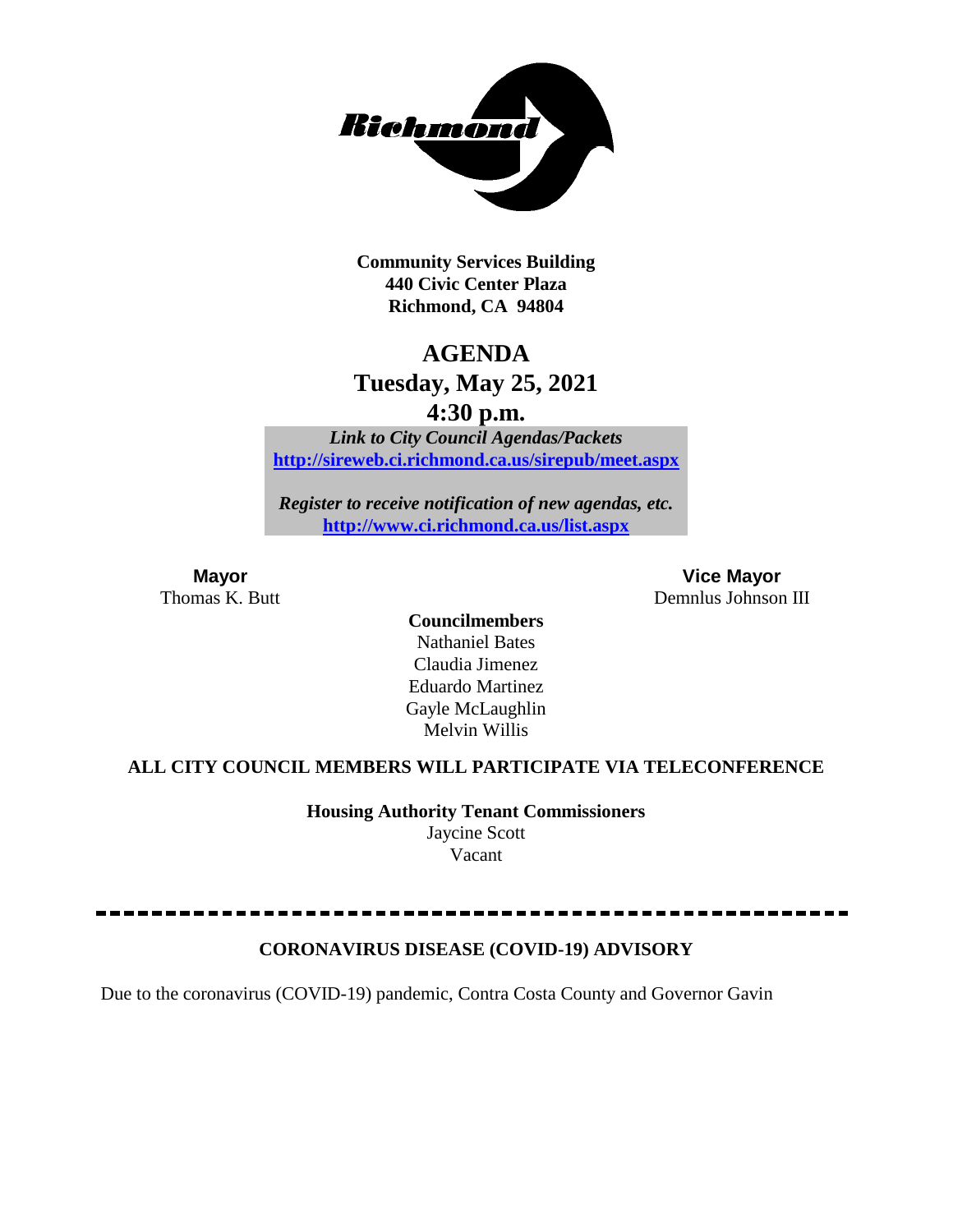Newsom have issued multiple orders requiring sheltering in place, social distancing, and reduction of person-to-person contact. Accordingly, Governor Gavin Newsom has issued executive orders that allow cities to hold public meetings via teleconferencing. Both **<https://www.coronavirus.cchealth.org/>** and **[http://www.ci.richmond.ca.us/3914/Richmond-](http://www.ci.richmond.ca.us/3914/Richmond-Coronavirus-Info)[Coronavirus-Info](http://www.ci.richmond.ca.us/3914/Richmond-Coronavirus-Info)** provide updated coronavirus information.

DUE TO THE SHELTER IN PLACE ORDERS, attendance at the City of Richmond City Council meeting will be limited to Council members, essential City of Richmond staff, and members of the news media. Public comment will be confined to items appearing on the agenda and will be limited to the methods provided below. Consistent with Executive Order N-29-20, this meeting will utilize teleconferencing only. The following provides information on how the public can participate in this meeting.

#### **How to watch the meeting from home:**

- 1. KCRT Comcast Channel 28 or AT&T Uverse Channel 99
- 2. Livestream online at<http://www.ci.richmond.ca.us/3178/KCRT-Live>

#### **Public comment may be submitted by mail, email and/or Zoom video conference in the manner that follows; provided that no member of the public may submit more than one verbal comment per agenda item.**

- **1.** Via mail received by 1:00 p.m. the day of the meeting, sent to 450 Civic Center Plaza, 3rd Floor, Office of the Clerk, Richmond, CA 94804.
- **2.** Via email to [cityclerkdept@ci.richmond.ca.us](mailto:cityclerkdept@ci.richmond.ca.us) by 1:00 p.m. the day of the meeting.

Emails *MUST* contain in the subject line 1) public comments – Open Session prior to Closed Session; 2) public comments – Open Forum; or 3) public comments agenda item  $#$ [include the agenda item number]. All such email will be posted on-line and emailed to the City Council before the meeting is called to order. **No individual email will be read into the record. Due to the high volume of emails received, emails that do not contain the correct identifying information in the subject line may be overlooked and may not become part of the record. Email received after 1:00 p.m. will be posted on-line following the meeting as part of the supplemental materials attached to the meeting minutes.**

**3.** Via Zoom by video conference or by phone using the following link/call-in numbers – for Open Session and City Council:

**Please click the link below to join the webinar: <https://zoom.us/j/99312205643?pwd=MDdqNnRmS2k4ZkRTOWhlUldQOUF1Zz09> Passcode: ccmeeting**

**Or iPhone one-tap: US: +16699006833,,99312205643# or +13462487799,,99312205643# Or Telephone: Dial (for higher quality, dial a number based on your current location):**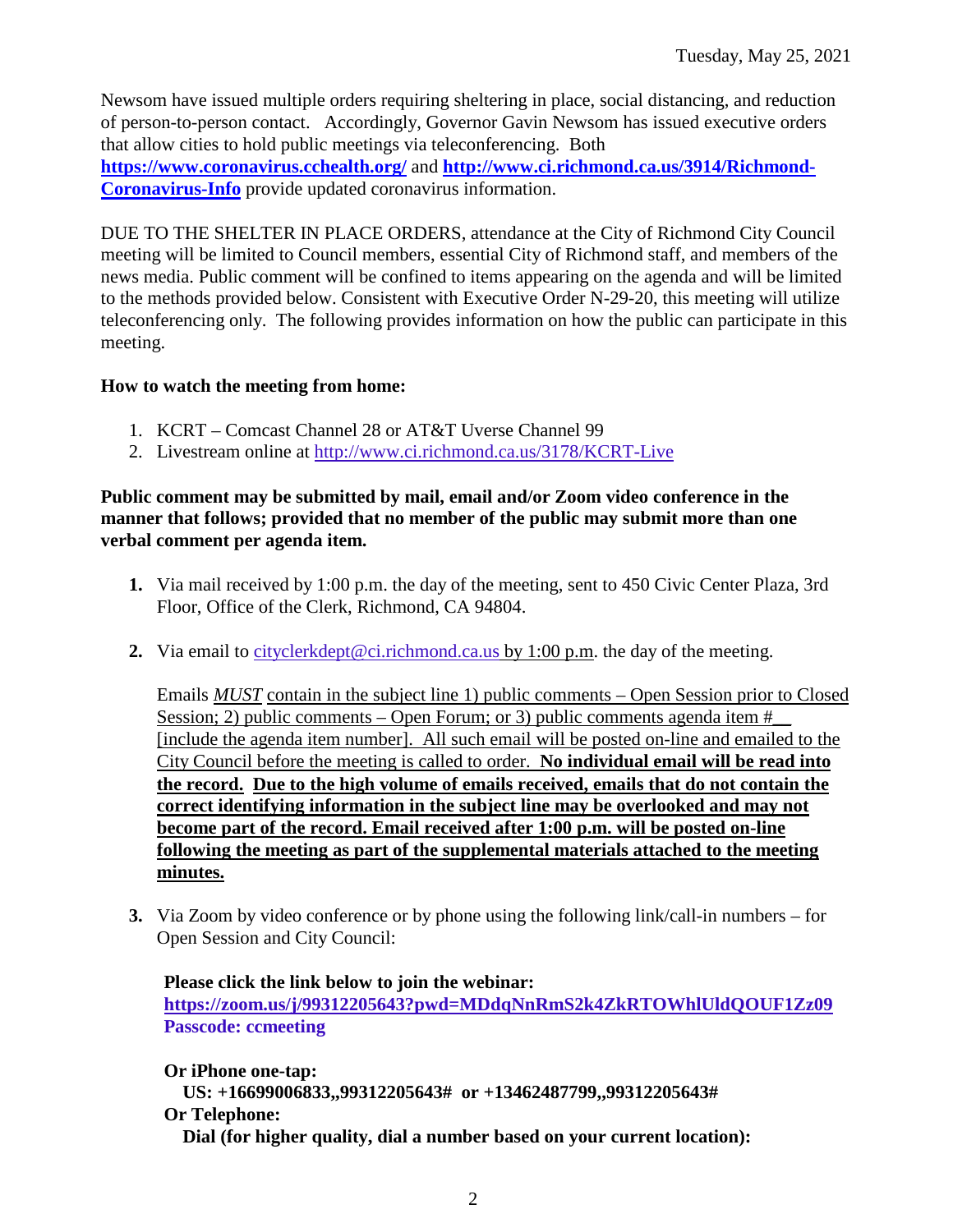#### Tuesday, May 25, 2021 **US: +1 669 900 6833 or +1 346 248 7799 or +1 253 215 8782 or +1 312 626 6799 or +1 929 205 6099 or +1 301 715 8592 Webinar ID: 993 1220 5643**

International numbers available: <https://zoom.us/u/aehrwCgISx>

a. To comment by video conference, click on the Participants button at the bottom of your screen and select the "Raise Your Hand" button to request to speak when Public Comment is being asked for. Speakers will be called upon in the order they select the "Raise Your Hand" feature. When called upon, press the unmute button. After the allotted time, you will then be re-muted.  $**$ 

b. To comment by phone, you will be prompted to "Raise Your Hand" by pressing "**\*9**" to request to speak when Public Comment is asked for. When called upon, you will be asked to unmuted by pressing \*6. After the allotted time, you will then be re-muted. Instructions of how to raise your hand by phone are available at:

[https://support.zoom.us/hc/en-us/articles/201362663 -Joining-a-meeting-by-phone.](https://support.zoom.us/hc/en-us/articles/201362663) \*\*

#### \*\***The mayor will announce the agenda item number and open public comment when appropriate. Individuals who would like to address the Council should raise their hand. The mayor will close public comment when public comment is concluded**.

**Open Forum for Public Comment:** Individuals who would like to address the City Council on matters not listed on the agenda or on items remaining on the consent calendar may do so under Open Forum.

*The City cannot guarantee that its network and/or the site will be uninterrupted. To ensure that the City Council receives your comments, you are strongly encouraged to submit your comments in writing in advance of the meeting.* 

#### **Record of all public comments:**

All public comments will be considered a public record, put into the official meeting record. All public comments will be available after the meeting as supplemental materials and will be posted as an attachment to the meeting minutes when the minutes are posted: [http://www.ci.richmond.ca.us/Archive.aspx?AMID=31.](http://www.ci.richmond.ca.us/Archive.aspx?AMID=31)

#### **Procedures for Removing Consent Calendar Items from the Consent Calendar**

Councilmembers and members of the public who wish to remove an item from the consent calendar must comply with the following procedures in order to remove an item from the consent calendar:

- 1. Telephone or email a City staff member who has knowledge of the subject matter by 2:00 p.m. on the day of meeting. Any staff member shown as an author of the agenda report for the particular item has knowledge of the subject matter and may be called.
- 2. Inform the City Clerk's Office by email at [cityclerkdept@ci.richmond.ca.us](mailto:cityclerkdept@ci.richmond.ca.us) or by phone at 510-620-6513, ext. 9, by 3:00 p.m. that they discussed the matter with staff with knowledge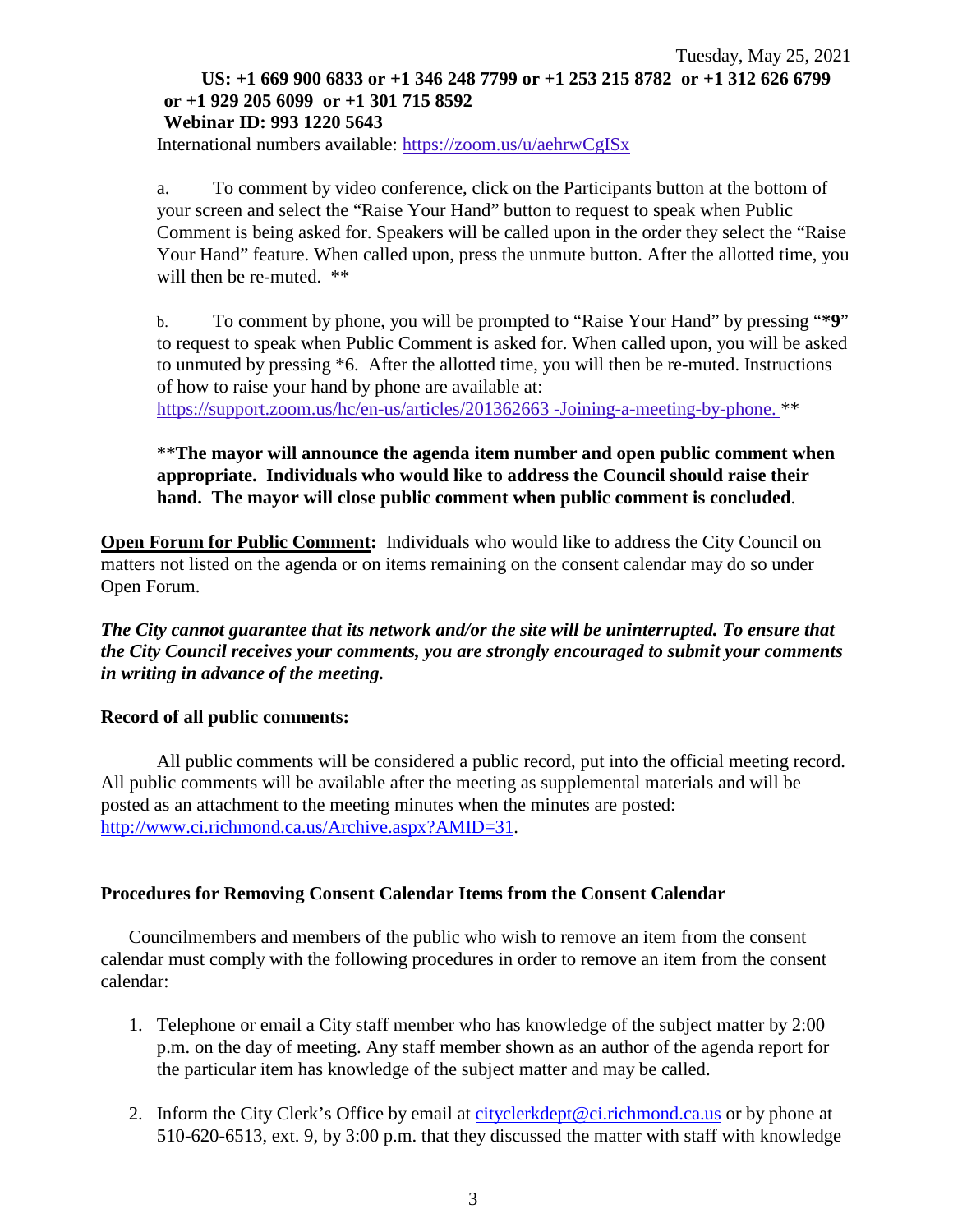Staff will be informed by the City Clerk's Office as soon as reasonably practicable after notice of the request to remove the item from the consent calendar. Staff may attend the meeting remotely.

#### **Accessibility for Individuals with Disabilities**

Upon request, the City will provide for written agenda materials in appropriate alternative formats, or disability-related modification or accommodation, including auxiliary aids or services and sign language interpreters, to enable individuals with disabilities to participate in and provide comments at/related to public meetings. Please submit a request, including your name, phone number and/or email address, and a description of the modification, accommodation, auxiliary aid, service or alternative format requested at least two days before the meeting. Requests should be emailed to [cityclerkdept@ci.richmond.ca.us](mailto:cityclerkdept@ci.richmond.ca.us) or submitted by phone at 510-620-6513, ext. 9, or 510-620-6509. Requests made by mail to City Clerk's Office, City Council meeting, 450 Civic Center Plaza, Richmond, CA 94804 must be received at least two days before the meeting. Requests will be granted whenever possible and resolved in favor of accessibility.

#### **Effect of Advisory on In-person public participation**

During the pendency of the Executive Order N-29-20, the language in this Advisory portion of the agenda supersedes any language below in the meeting procedures contemplating in-person public comment.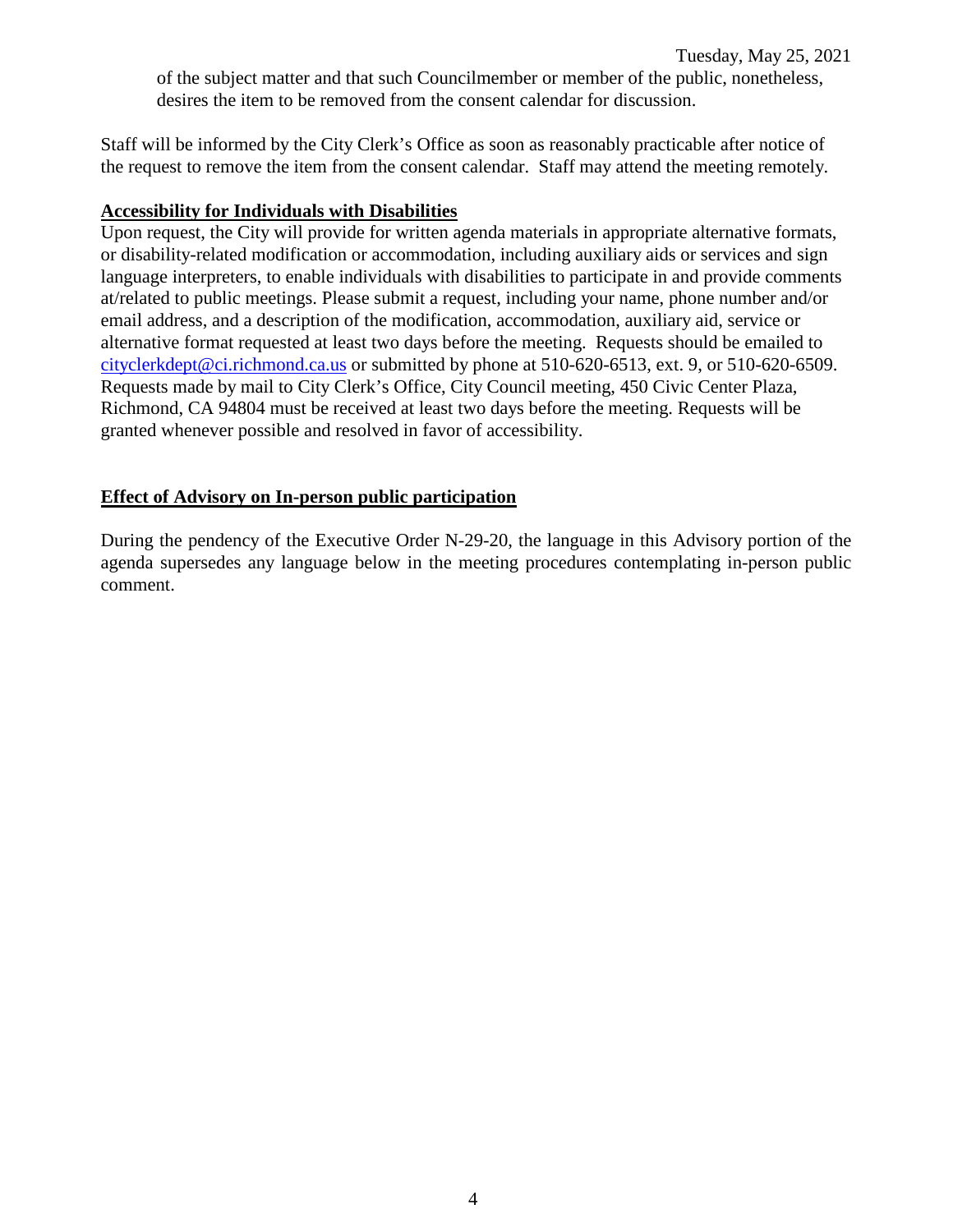# **MEETING PROCEDURES**

The City of Richmond encourages community participation at its City Council meetings and has established procedures that are intended to accommodate public input in a timely and time-sensitive way. As a courtesy to all members of the public who wish to participate in City Council meetings, please observe the following procedures:

**PUBLIC COMMENT ON AGENDA ITEMS:** Anyone who desires to address the City Council on items appearing on the agenda must complete and file a pink speaker's card with the City Clerk **prior** to the City Council's consideration of the item. Once the City Clerk has announced the item, no person shall be permitted to speak on the item other than those persons who have submitted their names to the City Clerk. Your name will be called when the item is announced for discussion. **Each speaker will be allowed up to TWO (2) MINUTES to address the City Council on NON-PUBLIC HEARING items listed on the agenda. Speakers are allowed up to THREE (3) minutes on PUBLIC HEARING items.**

**CONSENT CALENDAR:** Consent Calendar items are considered routine and will be enacted, approved or adopted by one motion unless a request for removal for discussion or explanation is received from the audience or the City Council. A member of the audience requesting to remove an item from the consent calendar that is sponsored by City staff must first complete a speaker's card and discuss the item with a City staff person who has knowledge of the subject material **prior** to filing the card with the City Clerk and **prior** to the City Council's consideration of Agenda Review. Councilmembers who request to remove an item from the consent calendar must do so during Agenda Review. An item removed from the Consent Calendar may be placed anywhere on the agenda following the City Council's agenda review.

**CONDUCT AT MEETINGS:** Richmond City Council meetings are limited public forums during which the City strives to provide an open, safe atmosphere and promote robust public debate. Members of the public, however, must comply with state law, as well as the City's laws and procedures and may not actually disrupt the orderly conduct of these meetings. The public, for example, may not shout or use amplifying devices, must submit comment cards and speak during their allotted time, may not create a physical disturbance, may not speak on matters unrelated to issues within the jurisdiction of the City Council or the agenda item at hand, and may not cause immediate threats to public safety.

**CITY HARASSMENT POLICY:** The City invites public comment and critique about its operations, including comment about the performance of its public officials and employees, at the public meetings of the City Council and boards and commissions. However, discriminatory or harassing comments about or in the presence of City employees, even comments by third parties, may create a hostile work environment, if severe or pervasive. The City prohibits harassment against an applicant, employee, or contractor on the basis of race, religious creed, color, national origin, ancestry, physical disability, medical condition, mental disability, marital status, sex (including pregnancy, childbirth, and related medical conditions), sexual orientation, gender identity, age or veteran status, or any other characteristic protected by federal, state or local law. In order to acknowledge the public's right to comment on City operations at public meetings, which could include comments that violate the City's harassment policy if such comments do not cause an actual disruption under the Council Rules and Procedures, while taking reasonable steps to protect City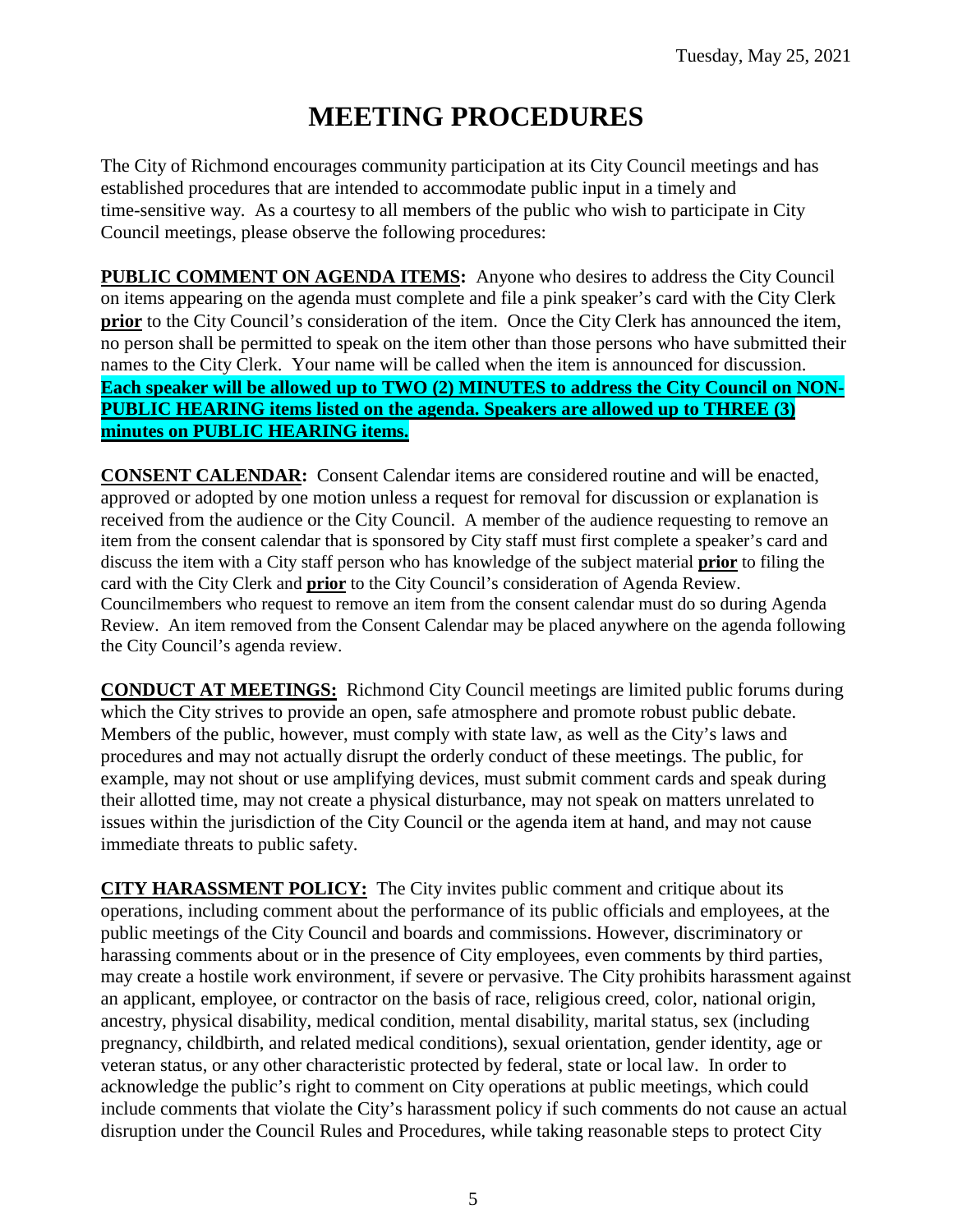employees from discrimination and harassment, City Boards and Commissions shall adhere to the following procedures. If any person makes a harassing remark at a public meeting that violates the above City policy prohibiting harassment, the presiding officer of the meeting may, at the conclusion of the speaker's remarks and allotted time: (a) remind the public that the City's Policy Regarding Harassment of its Employees is contained in the written posted agenda; and (b) state that comments in violation of City policy are not condoned by the City and will play no role in City decisions. If any person makes a harassing remark at a public meeting that violates the above City policy, any City employee in the room who is offended by remarks violating the City's policy is excused from attendance at the meeting. No City employee is compelled to remain in attendance where it appears likely that speakers will make further harassing comments. If an employee leaves a City meeting for this reason, the presiding officer may send a designee to notify any offended employee who has left the meeting when those comments are likely concluded so that the employee may return to the meeting. The presiding officer may remind an employee or any council or board or commission member that he or she may leave the meeting if a remark violating the City's harassment policy is made. These procedures supplement the Council Rules and Procedures relating to disruption of orderly conduct at Council meetings.

Any law enforcement officer on duty or whose service is commanded by the presiding officer shall be Sergeant-at-Arms of the Council meetings. He/she, or they, shall carry out all orders and instructions given by the presiding officer for the purpose of maintaining order and decorum at the Council meetings (City Council Rules of Procedure and Order Section III F, RMC Section 2.12.030).

**\*\*\*\*\*\*\*\*\*\*\*\*\*\*\*\*\*\*\*\*\*\*\*\*\*\*\*\*\*\*\*\*\*\*\*\*\*\*\*\*\*\*\*\*\*\*\*\*\*\*\*\*\*\*\*\*\*\***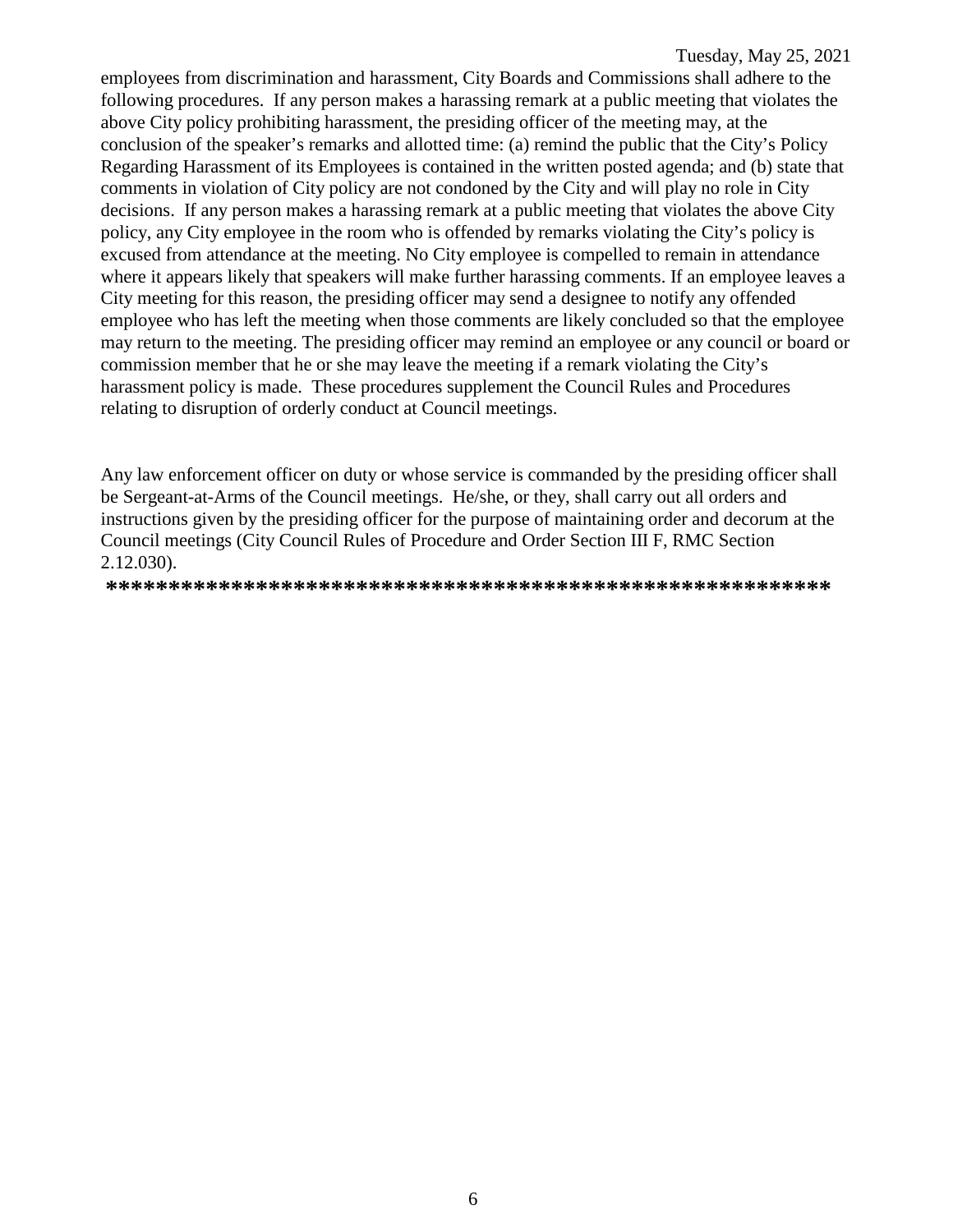## **OPEN SESSION TO HEAR PUBLIC COMMENT BEFORE CLOSED SESSION**

4:30 p.m.

#### **A. ROLL CALL**

## **CLOSED SESSION**

#### **CITY COUNCIL**

CONFERENCE WITH LEGAL COUNSEL - EXISTING LITIGATION (paragraph (1) of Subdivision [d] of Government Code Section 54956.9):

Solvay, USA Inc. v. City of Richmond

Richmond Shoreline Alliance, SPRAWLDEF, Citizens for East Shore Parks, Sunflower Alliance, and GreenAction for Health and Environmental Justice v. City of Richmond

SPRAWLDEF et al. v. City of Richmond North Coast Rivers Alliance et al./ Point Molate Alliance et al. v. City of Richmond

#### CONFERENCE WITH LEGAL COUNSEL - ANTICIPATED LITIGATION (Significant exposure to litigation pursuant to paragraph (2) or (3) of Subdivision (d) [as applicable] of Government Code Section 54956.9):

Three cases. In light of the California Court of Appeals' decision in Fowler v. City of Lafayette, the City Attorney's Office is attaching to this agenda two letters regarding the amended judgment and various agreements related to Point Molate. These letters provide the existing facts and circumstances for going into closed session on these items pursuant to California Government Code Section 54956.9(d)(2).

CONFERENCE WITH LABOR NEGOTIATORS (Government Code Section 54957.6):

Agency Representatives: Jack Hughes Employee organizations:

- 1. SEIU Local 1021 Full Time Unit
- 2. SEIU Local 1021 Part Time Unit
- 3. IFPTE Local 21 Mid-Level Management Unit
- 4. IFPTE Local 21 Executive Management Unit
- 5. Richmond Police Officers Association RPOA
- 6. Richmond Police Management Association RPMA
- 7. IAFF Local 188
- 8. Richmond Fire Management Association RFMA

#### **B. PUBLIC COMMENT BEFORE CLOSED SESSION**

#### **C. ADJOURN TO CLOSED SESSION**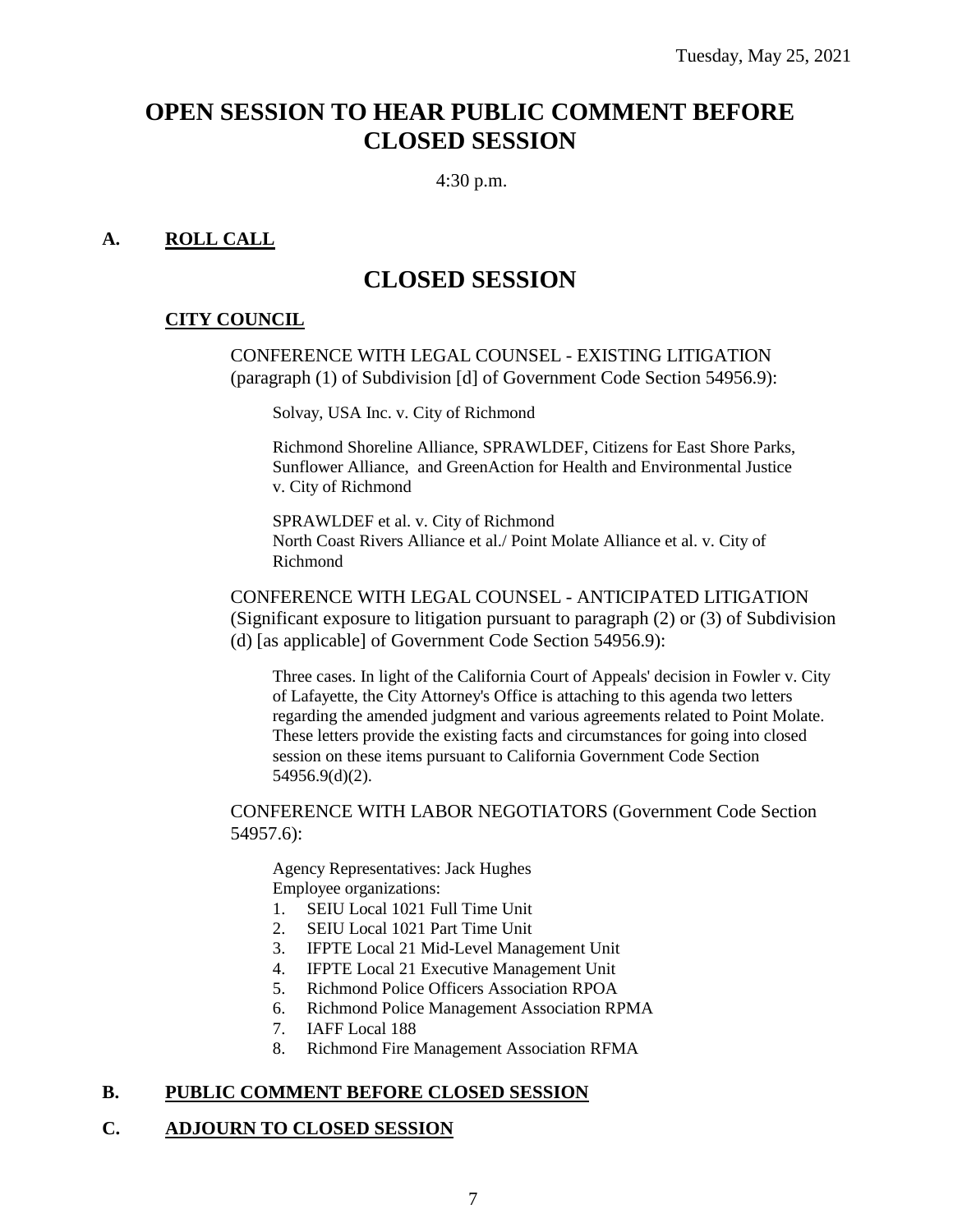## **SPECIAL MEETING OF THE RICHMOND HOUSING AUTHORITY**

#### 6:25 p.m.

#### **A. ROLL CALL**

- **B. PUBLIC HEARING INSTRUCTIONAL VIDEO**
- **C. STATEMENT OF CONFLICT OF INTEREST**
- **D. REPORT FROM THE EXECUTIVE DIRECTOR**

#### **E. AGENDA REVIEW**

#### **F. HOUSING AUTHORITY CONSENT CALENDAR**

- **F-1.** ADOPT a resolution approving a second contract amendment with David Paul Rosen & Associates to assist the Richmond Housing Authority in asset repositioning efforts of the public housing portfolio in an amount of \$244,140 for a new total not to exceed amount of \$637,740 ending June 30, 2024 - Richmond Housing Authority (Nannette Beacham/Shasa Curl 621-1300).
- **F-2.** APPROVE the minutes of the April 20, 2021, Special Richmond Housing Authority meeting, and the April 27, 2021, Special Joint Meeting of the Richmond Housing Authority/City Council - City Clerk's Office (Pamela Christian 620-6513).

#### **G. ADJOURNMENT**